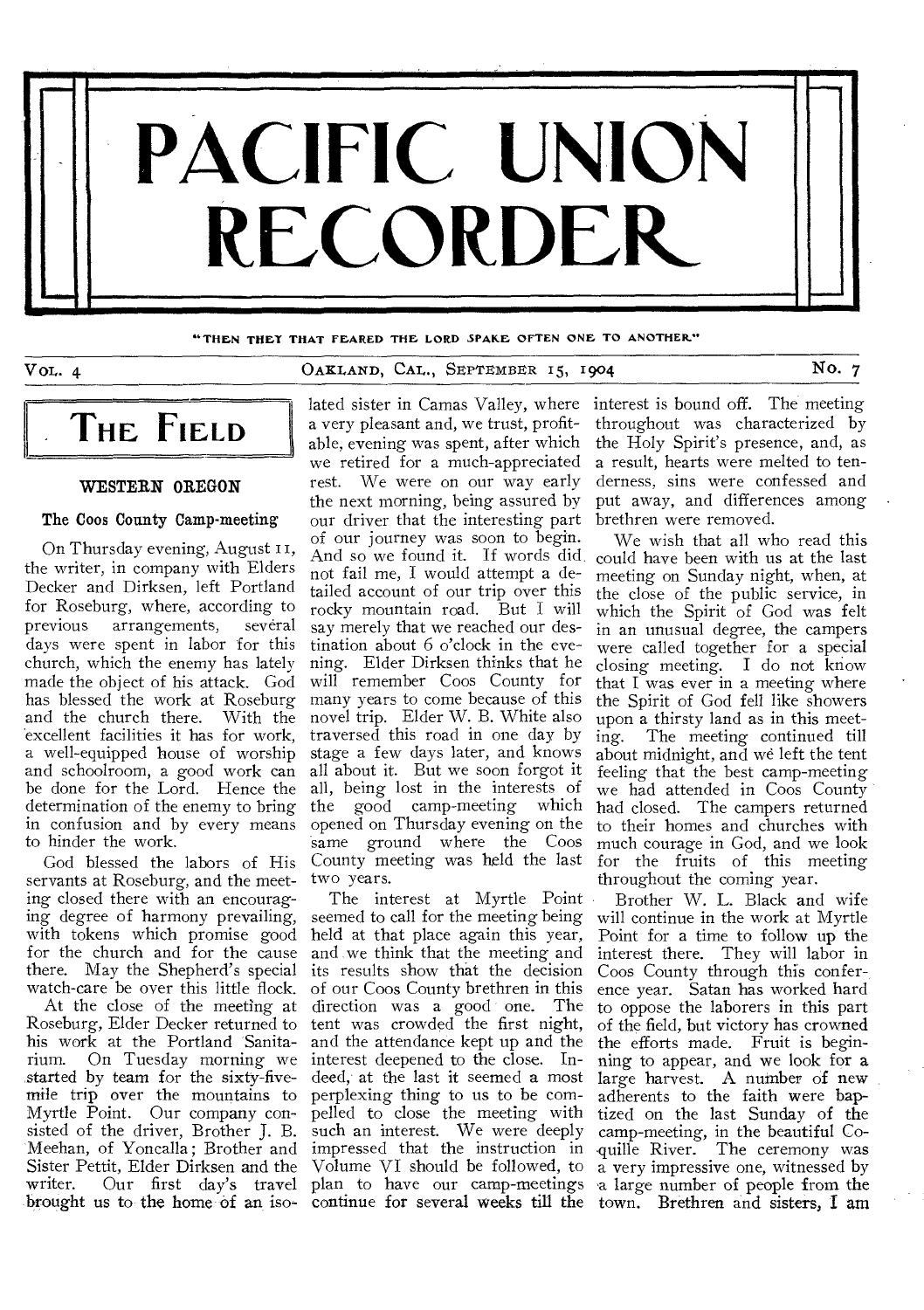glad for the truth God has given us—are not you?

In addition to the laborers named above, the following were present : Elders W. B. White, J. **J.** Westrup, W. L. Black, F. S. Bunch and Brethren R. W. Airey and G. A. Larson. We especially appreciated the presence and labors of Elder White. F. M. Burg.

#### **Notes of Interest**

The Coos County camp-meeting is closed, and an excellent meeting is reported. A goodly number of<br>souls were converted. Among were converted. them were several who accepted the truth during the meeting.

Elder Starbuck reports some interest in the tent-meetings at Ashland. The workers there are making the necessary arrangements for the camp-meeting which is to begin on the 8th inst. Elders Decker, Reaser and Dirksen will join Brethren Starbuck, Clark and Butterfield in labor at this meeting. Elder Burg finds it necessary to give his attention to the intermediate school question just now, hence he will not attend the Ashland meeting.

The lumber will be on the ground at Gaston this week, and work on the school building will begin at once. We have, as yet, less than \$400 for the school enterprise. Brethren and sisters, this is your work and we will look for more money from you soon, so that the work can go on.

Elder Reaser and his co-workers have closed the series of meetings at Laurelwood, a suburb of Portland. Several are keeping the Sabbath as a result, and a number of others are much interested. The interest will be followed up by Bible work.

We have had a reminder from the publishers in regard to the four successive special numbers of the "Signs" which will be out in November for use in the special missionary campaign. Let our<br>churches be getting ready for churches be getting ready work.

We hear of several of our youth who are planning to attend the intermediate school this winter. May

we not hear of many others? Announcement of time to open the school and terms to students will be made soon.

Elders **J.** M. Cole and R. D. Benham have closed the tent-meeting at Falls City. They report several accessions to the faith there. A church will soon be erected, a lot having been donated for this purpose.

Elder C. A. Wyman has been very ill for the past month. He is at the Portland Sanitarium, and at the present seems to be improving quite encouragingly.

Brother B. C. Tabor was in the city the other day, making a call at the office. He looks well, and his courage is good in the work.

Brother and Sister G. W. .Pettit atten led the Coos County campmeeting. Brother Pettit is now giving his attention to the churchschool interests, locating teachers, etc., in the conference.

Things not to forget :—

I. The work in Washington, D. C., our first work now.

2. The to-cent-a-week offering for missions. Are you following this plan, and reaping a blessing from systematic giving?

3. The intermediate school, a very important interest in this field just now. Funds are needed.

4. The second tithe for support of church schools. This is very important; study it.

5. The special fund for Walla Walla College.

6. The conference poor fund.

7. The tent and camp-meeting fund. Don't pass this by.

8. To pray for an infilling of the Spirit for service ; a willingness in this, the "day of His power."

#### **Montavilla**

I have been working the greater part of my time this summer in and around Portland, mostly among the Scandinavians, giving Bible readings and distributing books, papers and tracts. **I** know this is the Lord's work, and **I** am glad to labor as fast as **I** am able to find those who will listen and believe the mes-

and attend to the increase. There are about four thousand Scandinavians in this locality, and my work is as only a little drop in the bucket among so many. There ought to be more workers among this people right here in our own land, for many who are anxious to learn go to our English meet-<br>ings, but can not understand. I ings, but can not understand. have three readers who are embracing the truth and have begun to keep the Sabbath.

A. Williams.

September 8.

# **Falls City**

The graphic account of the charge of the Light Brigade, or scenes of war and bloodshed, like the fierce battles between the Japanese and the Russians are read with exclamations of praise and commendation of the heroes who rush to the cannon's mouth to lose their lives or take the lives of their fellow men at the command of some earthly ruler or ambitious general. But the men who take their lives in their hands and enter the conflict between sin and righteousness to save men from death in the lake of fire and give them eternal life in the land of bliss, receive far less respect and attention at the hands of the world. The account of their labors and hardships would be considered "dry stuff." But in the sight of heaven they are considered greater heroes than the commanders of armies. The-walls of prejudice, error and tradition of these days that have to be broken down are greater than the walls of a fort.

sage. I am sure if **I** can sow the much so that he stayed one night seed God will see that it is watered for an hour after meeting, talking These reflections came to me as we were taking down our tent in the village of Falls City, after an effort .of eight weeks against as hardened a prejudice as **I** ever met. Infidelity, intemperance, antinomianism, Methodism, and Mormonism had to be met in their various phases, but not in open conflict. Sometimes there were as many as three ministers in our congregation. The Methodist minister seemed quite friendly and interested, so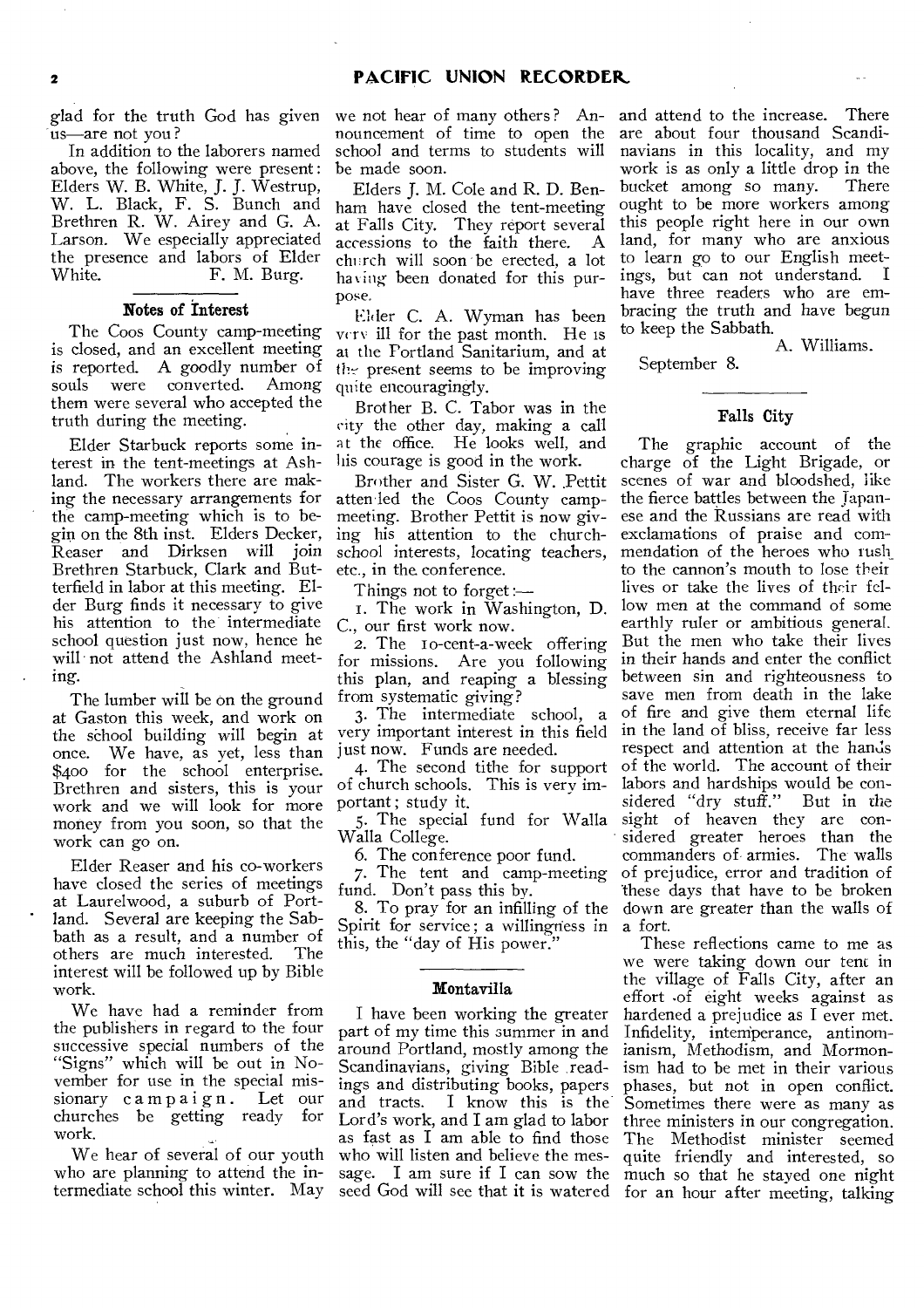these things over, but never opposing us. We gave him a sample of our tracts on the Sabbath question, at his own request, and also gave him "Thoughts on Daniel and Revelation," which he promised to read carefully. These he has taken back East with him, and we pray that sometime he will have the strength and courage to break away from the chains of error and accept present truth.

Sabbath, August 20, I baptized three souls. Another man took his stand and kept his first Sabbath that same day, and he felt happy as he dropped his work about ten o'clock A. M., and went with me to Sabbath-school and meeting. He came from the Church, and the other three had no profession. There are others who seem fully convinced, and we hope will decide for truth at no distant day.

As soon as the vacation and busy seasons are passed we hope to return and help them erect a church building.

R. D. Benham.

#### Among the Brethren

The 12th of August I left home for a trip up the Columbia River. On Sabbath I met with the company at The Dalles. The church elder was not present, so I held only one meeting. The Spirit of God was present in the presentation of the truth of the closing work in the heavenly sanctuary. The hearts of parents and children were moved. There are several children here that should be members of this church.

On Sunday I went down to Mosier to see a minister that I had been acquainted with in the past. The resident minister preached in the evening, and presented some wholesome points of truth. After meeting was over I had the privilege of visiting with these ministers, and presented several lines of truth without any controversy. At the close an invitation was given me to present a course of lectures in their new church which they are building.

The next day I crossed the river<br>into Washington, and visited Washington, and scattered brethren and sisters. On the 21st I held two meetings at Carson, with a full house and good attendance. There are some interested ones here. On Monday I came home to attend our campmeeting at Ridgefield.

A. J. Stover. Sara, Washington.

#### Arlington and Sedro Woolley

At Arlington we have an interesting Sabbath-school of fifteen members. We have met with them each Sabbath since we closed our meetings. Five were baptized yesterday and others will be baptized at the camp-meeting. Several others are deeply interested and have promised to take their stand with us soon. A good lot is offered for a church site, on which we hope to build a small chapel this fall.

At Sedro Woolley there is some interest in our meetings, although the attendance is quite irregular. When there are no shows or entertainments we have a fairly goodsized congregation. The Methodist Episcopal minister, unlike the one at Arlington, is doing what he can to keep his people away from our meetings. About sixty families are reading our tracts and some seem much pleased to do so.

Our camp-meeting begins this week and many have promised to attend it. We hope we shall find some who esteem the reproach of Christ greater treasure than all the pleasures the world offers.

W. W. Sharp. Sept. 5, 1904.

#### Chinook

We are closing up our work in this place. Have taken down the big tent and I am now visiting from house to house. Five have begun the observance of the Sabbath, and three have been baptized; others are convinced of the truth, but lack courage to obey. We hope in time some of these may come with us.

We have scattered considerable literature here, and have taken a number of subscriptions for our periodicals. Have also sold several of the larger publications. We trust

that the printed page will continue to bear witness to them of the truthfulness of the message, after the living preacher has departed.

Brother Eckstrom, who lives a few miles up the river, will visit the company here at least once a month all winter, and will encourage them in the faith. We are glad that he finds himself able to do this, as it is always cheering to beginners to have some one older in the truth visit them.

We feel grateful to the Lord for the success given us in leading a few honest souls to the saving message for this time. It has been a very unfavorable time for holding meetings here, as it is the fishing season, and the only really busy part of the year. Sometimes they have had to work day and night, and, of course, there is no chance then for any of them to attend<br>meeting. The message has been The message has been given, however, and eternity alone will reveal the results.

#### H. C. J. Wollekar.

#### Letters from Washington Canvassers

I am truly thankful that the Lord impressed me with the necessity of doing this work for the salvation of souls.

The Lord directs the worker by His Spirit to the place where souls are waiting for the truth. I stayed over night at one place with some people who had been working hard all day. I helped them with the chores, and in the morning sold them a copy of "Great Controversy."

The lady who bought it knew that it was an Adventist book, but said she wanted to study it, as she believed there were truths there that should be known. I had been somewhat discouraged before, but that one experience brightened the whole week's work. I felt that should one soul be saved as the result of that week's work there would be rejoicing among the angels.

At another place I labored long and earnestly with a man who seemed interested in the truths which the book contained, but, for some reason, he would not pur-<br>chase. Finally T left him and Finally T left him and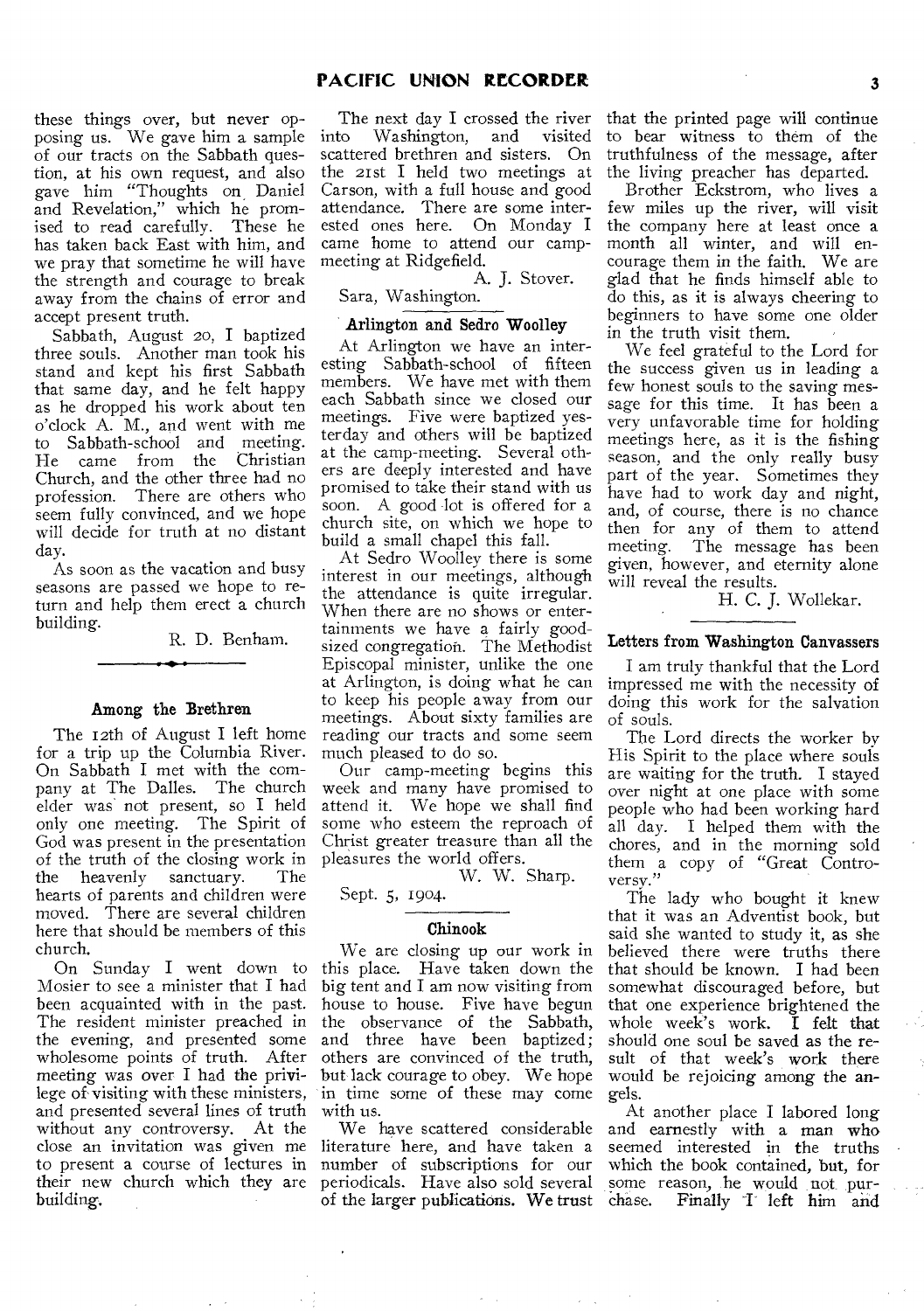started away. I had just stepped into my rig to go when he came out and said he would take one of the books.

I really believe that an angel from heaven must have been sent to impress him with the importance of the truths which the book contained.

I am just about to begin my fall delivery now. Brethren, pray for us who are in the field.

### Edwin Sargeant.

I have spent a number of weeks this summer in the canvassing work. This is my first experience in the work. The Lord has blessed me to a marked gree. Many times I have seen His hand leading me. One Thursday afternoon I drove out seven miles in the country to reach some unworked territory. I stopped over night with a family, and in the morning took their order for "Great" Controversy."

By this time it was raining so hard I could not canvass, so drove to town to spend the Sabbath.

I believe the Lord led me to that family with the truth, and I pray that they may be led to see and accept it.

Last week I was showing "Great Controversy" to a business man. A gentleman standing near said, "I haven't time to read such a book."

**I** soon had his interest and took his order for the best binding.

The angels are always present to impress these truths upon the minds of the people.

I shall commence delivering in another week.

L. B. Ragsdale. Plaza, Wash., Sept. 4.

#### **BRITISH COLUMBIA Manson Industrial School**

After leaving California I arrived in Vancouver, B. C., June 15. The next day we went out to the farm near Port Hammond.

The farm consists of 32o acres of land, nearly all of which is in the "raw" state. It is about evenly divided between heavy secondgrowth fir and cedar timber and prairie land which has been protected by dikes.

enough to raise oats and other grain, and all is hay-producing, a crop of which is very profitable. Hay sells for \$io and \$15 per ton, baled.

The first thing which took our attention was a building in which to hold a summer term. There being no proper building on the farm, we decided to build a log structure which could be used for a church building as well.

After about two weeks we opened school with an enrolment of ten. The reason for so small an enrolment is that it was in the midst of the berry season, and, as this is one of the main dependencies in this country, the children had to be at home during this time.

The enrolment now has more than doubled what it was at first, and more are coming in all the time.

We expect to have an attendance of from forty to fifty when we open school in the new building. We have nearly prepared the ground for this building, which will be 30x40 feet. , The .children are doing nearly all of the work.

The pupils spend the morning at the farm work, milking the cows, etc. ; then from 8:15 to I o'clock we spend at mental work in the schoolroom. From 2 to 2 :3o we begin industrial work again, and work two and a half hours each day, except Friday afternoon, when we do none but the most necessary work, so as to be prepared for the Sabbath. The work is nearly all such The work is nearly all such as the farm would have to hire done. The teacher works with the pupils unless other physical work demands attention, when each one<br>looks after one—himself—while after one—himself—while some one is appointed to direct in the work. At conservative prices per hour, the students have more than paid the teacher's salary thus far. As we shall have industries such as broom-making, etc., each financiered by a private individual who is to hire the students at so much per hour, we expect that it will continue to do so.

Much of the prairie land **is** high sufficient means to put up our No tuition is charged, only two troubles us, and that is to obtain the end of our pilgrimage.

buildings this fall. But we have faith that God will put it into the hearts of His people to give freely enough to prevent a halt in preparing workers for this part of His field, for no one can work in any field like one who is born and educated in that field.

Of course, we have difficulties, but we believe that the Lord is in the work and that it must go. Pray<br>for us.  $G$ . E. Johnson. G. E. Johnson.

# **MONTANA Missoula**

On July 6 Elder J. A. Holbrook and the writer, with our companions, came to this place in response to an earnest call for labor from the church here. Missoula has a<br>population of about 7,000. We population of about  $7,000$ . pitched our tent in a central location and began meetings, after much advertising. The attendance was not large at any time during the meetings, which continued for nearly six weeks. Early in the meeting Brother Paul Iverson joined us, with the object of working among the Scandinavian people. Before we reached the Sabbath question Elder Holbrook was called to Pony to help Brother Holden in Elder Foster's absence. We enjoyed much of God's power and clearness in presenting the Word. In all, eight souls began to keep God's truth. Two of these left Missoula before the baptism. Besides these, four young people, children of Sabbathkeepers united with the church by baptism. In all, eleven were baptized. One was a rebaptism. Elder Holbrook joined us again after an absence of about two weeks.

or two and a half hours' work per victory over known, conscious day. There is one thing which transgression, and by faith we see On August 23 Brother Iverson, myself and wife came to Elliston for another tent effort. The Lord seems to have opened the way before us. We have our tent pitched and have held one meeting with fair attendance. Last night we had no service, owing to heavy rain. We are looking for souls in this place for our hire. We are grateful to God that, in all our labors, His presence has been with us and has given us rest. We rejoice in the

W. A. Gosmer.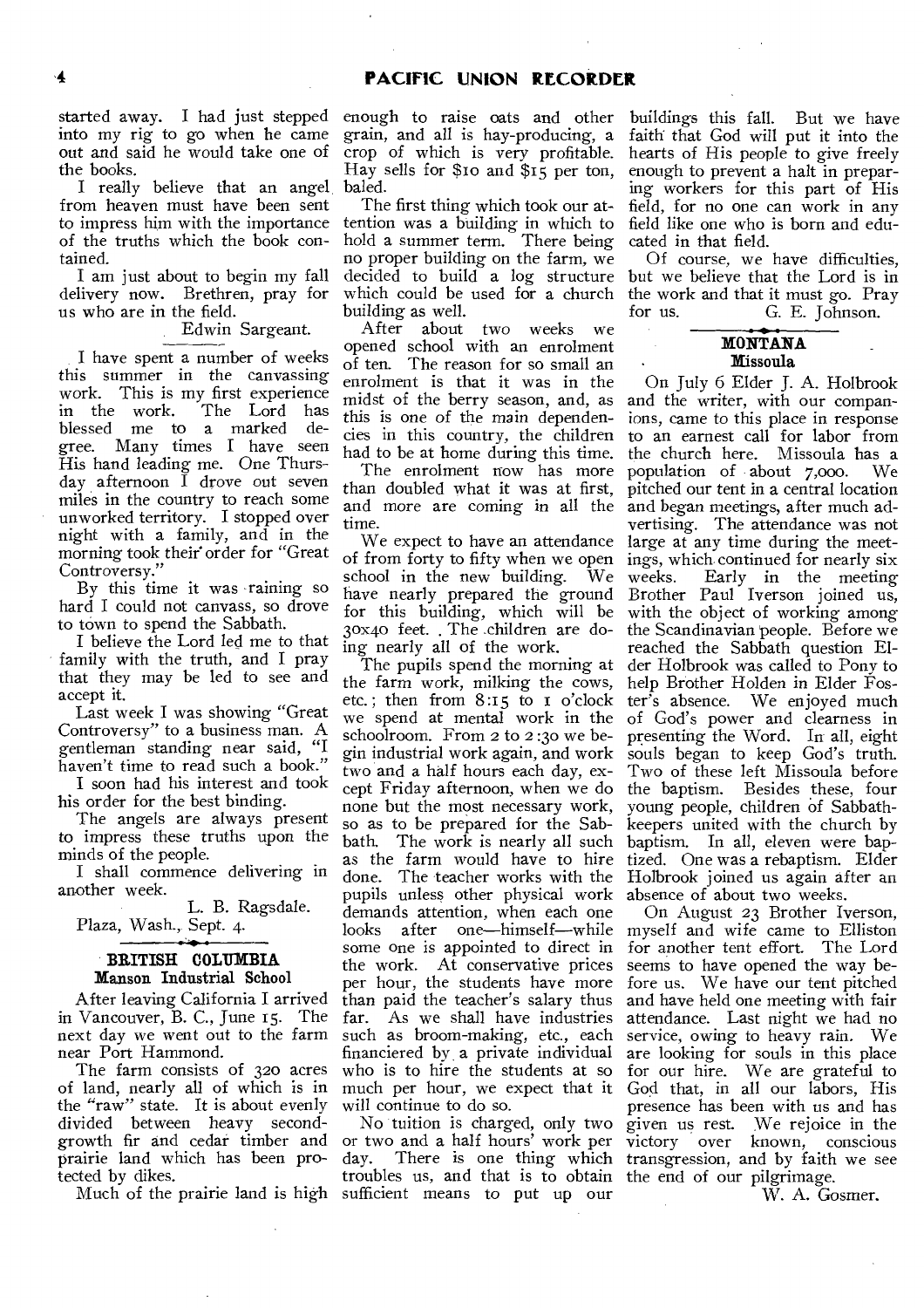# **PACIFIC UNION RECORDER** 5

#### **The Work in Montana**

We began the tent meeting at Missoula July 13, and closed August 21. As a result, eleven souls were baptized and connected with the church. Two others began keeping the Sabbath, but one of these went to Minnesota and the other was not present at the baptism. Several others were convinced, and we believe some of them will obey the truth a little later. These new members seem to have gotten hold of the spirit of the message, as they are taking hold of the church-school work as heartily as the older ones.

The attendance was not large at any time, but was kept up by constant visiting. Elder and Mrs. Gosmer and my wife and I started the work. Brother Paul Iverson joined the company after the first week. I was called .away from the company several days during the meeting, but the brethren carried the work along nicely.

We are thankful to the Lord for His blessing on the work at Missoula. Elder Gosmer and Brother Iverson have the tent pitched at Elliston now, and we hope the Lord has some honest souls there waiting for the truth.

Elder Foster and Brother Holden went to Bigtimber from Pony, but had a very strange experience<br>there. They advertised, invited They advertised, invited and visited faithfully, but could not get the people out to hear the the Lord working upon the hearts message, so they will soon go elsewhere with their tent.

We are all of good courage, and intend to press onward into new<br>fields. When the tent season is When the tent season is over, the workers will go to the schoolhouses and halls to continue the work.

J. A. Holbrook.

# **CALIFORNIA Fortuna**

The Lord has given victory to His truth and proven the faithfulness of His promises, and to His name be the praise.

We have had a trying experience here. We advertised thoroughly and visited from house to house, daily seeking the Lord, yet we could get only a few to attend—sometimes not over three from the outside. Notwithstanding, we did not

feel free to close the effort. The Christian Church here called a young pastor from Oregon, and, on his second Sunday, he attacked the law. It was a boyish effort, and we paid little attention to it. Two weeks ago we learned that he planned to speak against our work the next Sunday evening. Instead, he spoke Sunday morning, but some of our brethren were present and asked him to read a notice for a review in the tent the next evening. He came with a number of his members and began interrupting and asking questions to confuse and divert the attention, until I was obliged to ask him to wait until I could make my points.

The next night I took the "Covenants." He did not attend, but sent three leading women of his congregation, one of whom followed his example of the night before. She was silenced by the Scripture. At the close that evening six persons voted that the law was binding, and they, with others, are now keeping the Sabbath.

Numerically the results here are small, but it is a great victory, under the circumstances, and we rejoice.

D. T. Fero.

#### **Canvasser's Letter**

During the past week I have seen of the people every day.

Besides delivering over \$20 worth of books, the Lord has given me orders for \$47.25 in thirty-three hours. To Him be all the praise. When we do our part, I have proved that the Lord will do His part. I have had many good talks with people. The Holy Spirit is always with me to bring God's Word to my remembrance. People are hungry for the truth. Some hold out their hands when they see I have a book on Bible subjects. I am very sorry I did not start out be-Satan tried to hinder this grand work, but praise God, I am in it now. With the Lord's help I expect to earn my way to Healdsburg College by the time it opens. Pray for the canvassers.

H. S. Carter.

Santa Cruz, Cal., Aug. 28.

#### **Be Not Negligent**

#### $(2 \text{Chron. } 29:11.)$

To neglect is "to suffer to pass unimproved, unheeded, undone ; to slight, to omit, to overlook; to disregard."—Webster. "The good that I would I do not." Rom. 7 :19. I meet so many people now in our churches who have neglected to daily read and study the Bible, and, as a result, some have lost and others are losing their interest in the things of God. In Vol. VI, page 16,  $\overline{I}$  read: "All are NOW deciding their eternal destiny. Men need to be aroused to realize the solemnity of the time, the nearness of the day when human probation shall be ended.", So we can not afford to be negligent now.

Since our last camp-meeting at Oakland I have been visiting the churches at Oakland, Alameda, San Francisco, Sebastopol, San Jose, Santa Cruz, and Soquel, largely in the interest of our young people. I could not confine my time, however, so as to devote my attention wholly to the work of young people, for the middle aged and aged are as greatly in need of encouragement as the children and youth. We have such a grand and beautiful truth, that if we give earnest attention to it, we become an aliround, equipped, and fully developed people; but if we neglect the instruction given by the Lord, how quickly we deteriorate and become cripples. "I will heal their backsliding, I will love them freely" (Hosea  $14:4$ ), are the true sayings of God. Backsliding is a disease which will result in death ; but God has provided a sure and positive cure, a remedy that is infallible, a specific. Look at this a moment: "All scripture is given by inspiration of God, and is profitable for doctrine, for reproof, for correction, for instruction in righteousness ; that the man of God may be perfect, thoroughly furnished unto all good works." 2 Tim. 3 :16, 17. The Bible will fully guide and perfectly equip the student for every good work, consequently save him from backsliding. But he, must attend as truly and faithfully to the study of the Scripture as he does to sup-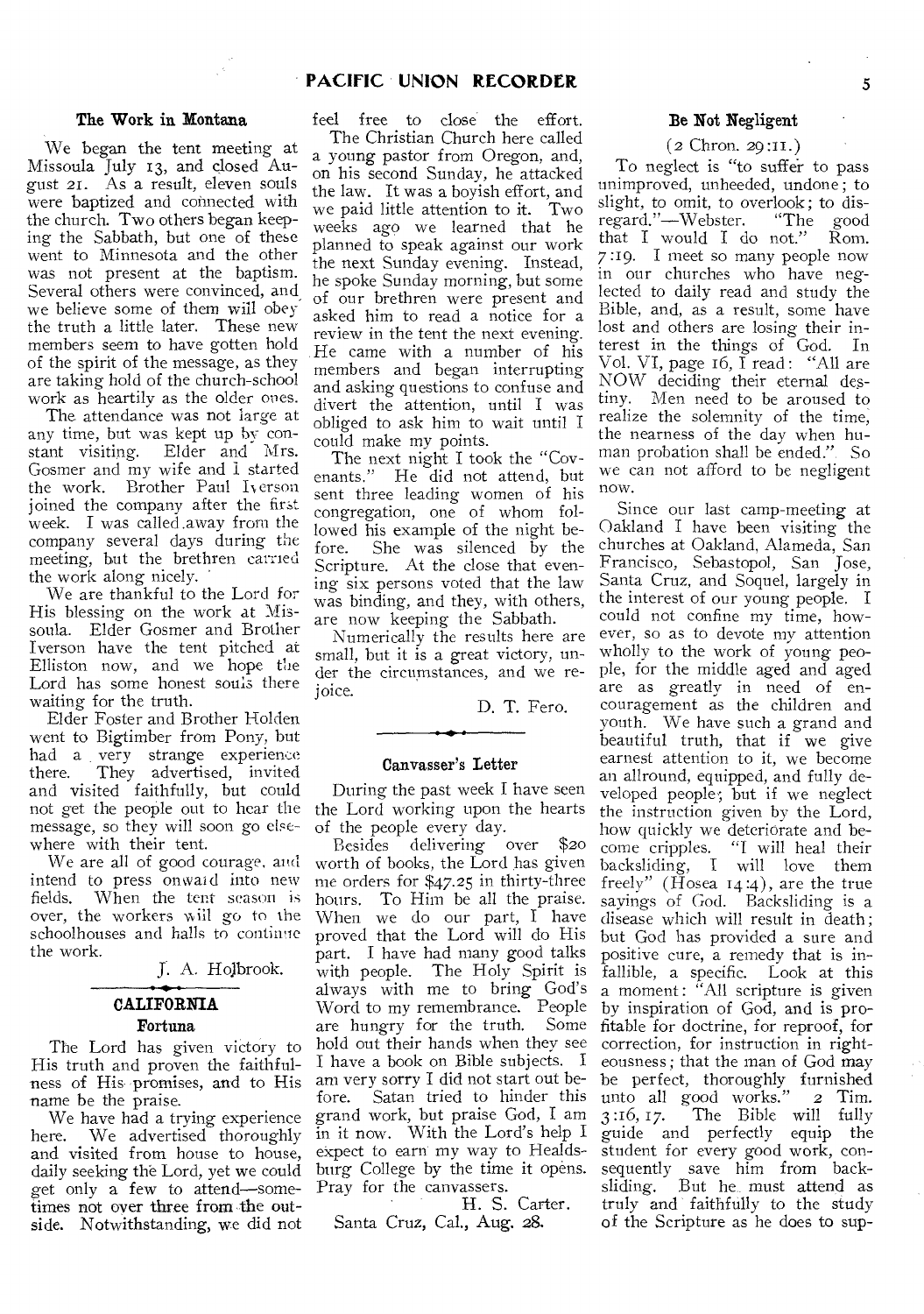ply his body with wholesome and I Peter 1:23. Through a knowlnatural food.

We never perform a wrong act unless we are first tempted by the devil, and the only instrument that can keep him away from us is the sword of the Spirit, which is the Word of God. Eph. 6:17. Jesus said, in John 3:6: "That which is born of the flesh is flesh [we feed it grain, vegetables, nuts, etc.] ; and that which is born of the Spirit<br>is spirit," Here Tesus taught Here Jesus taught plainly that there were two births. Now can the spiritual life subsist on the same kind of food on which the first-mentioned life thrives ? It can not. We have learned from a long and painful experience that all the grain from the field, vegetables from the ground, nuts from the tree, or flesh from the herds, can not save us from sin, or build a barricade against the devil. The spiritual life requires something of a different nature and of greater strength. Let Jesus give us another illustration of the two distinct kinds of food : "Man shall not live by bread alone, but by every word that proceedeth out of the mouth of God." The Holy Scriptures are the words of God, and if poor, sinful man ever expects to overcome the devil and rise above his fearful power, he must do it with the weapon with which Christ overcame Him, and that was the sword of the Spirit, which is the WORD OF GOD. So study that Word. Our very life depends on our knowledge of it. "This is life eternal, that they might know Thee the only true God, and Jesus Christ, whom Thou bast sent." We know Him and Jesus through His Word. Again He said : "It is the Spirit that quickeneth; the flesh profiteth nothing; the words that I speak unto you, they are spirit, and they are life." But where are those words ? The Holy Scriptures, the Bible, is the Word of God. Let it be to you what it was to the patriarch Job, "More than my nec-<br>essary food." Job 23:12. The essary food." Job 23 :12. The sure cure for backsliding is in the Word of God. "Being born again, not of corruptible seed, but of incorruptible, by the Word of God, which liveth and abideth forever."

edge of God's Word and obedience to it, we take on the divine nature, which will prevent us from backsliding. 2 Peter 1:4-10.

B. F. Richards.

# **MISSIONARY WORK. THE BOOK WORK Western Oregon Conference Report for the Week Ending September 2, 1904**  GREAT CONTROVERSY<br>Hrs. Ord. Value. Ford Dodds............. 46 ......... \$32 55 BEST STORIES George J. Scharff 30 22 II 15 HERALDS OF THE MORNING F. E. Fairchild ...... 24 11 18 00 100 33 \$61 70 **California Conference Report for the Week Ending Aug. 24, 1904**  BIBLE READINGS<br>Hrs. Ord. Hrs. Ord. Value.<br>
.. 24 4 12 00<br>
.. 40 6 16 50 Myrtle Blake .......... 24 4 12 00<br>Susie Barker ......... 40 6 16 50 Susie Barker .......... 40 6 16 50<br> **H.** S. Carter ........... 40 13 47 25 DESIRE OF AGES W. R. Beatty ......... 9 20 56 25 GREAT CONTROVERSY

| Wm. Harmon   32   | - 5            | $12\;25$                   |
|-------------------|----------------|----------------------------|
| MARVEL OF NATIONS |                |                            |
| Wm. Harmon ……     | $\overline{4}$ | 975                        |
| Total 145         |                | $52 \quad $154 \text{ oo}$ |

#### **Why Not More Canvassers?**

For some time this question has been in my mind, and I wish to give what seem to be correct answers to this important query.

On account of physical inability, the aged, feeble and infirm can not go into the field; neither can those who care for such persons, and there are those engaged in other branches of the work. There may be still others who can not enter this work, but out of the 100,000<br>Seventh-day Adventists in the Seventh-day Adventists in world there certainly should be more canvassers—"one hundred to<br>one." Therefore, why not more Therefore, why not more canvassers ?

The real reasons, I believe, are :—

I. Because there is a lack of faith in God's promises. If \$12 or \$15 per week, besides expenses, were guaranteed by some reliable party,

there would be a coming into the work by many who are now "fearful and unbelieving." "My God shall supply all your need" is less to doubting souls than the word of poor, weak, finite man, and sc the Lord's work is neglected.

2. Because there is pride in the heart. "I am not going from house to house like a tramp or beggar to sell books." How many have listened to Satan and echoed these words in their hearts ? Ridicule has kept many souls from duty. The Lord says: "The intelligent, God-fearing, truth-loving canvasser should be respected, for he occupies a position equal to that of<br>the Gospel minister." "Careless the Gospel minister." spectators may not appreciate your work or see its importance." They may think it a losing business, a life of thankless labor and selfsacrifice. But the servant of Jesus sees it in the light shining from the cross. His sacrifice appears small in comparison with those of the blessed Master, and he is glad to 47 <sup>25</sup> follow in His steps."

> For fifteen years the writer occupied the position of minister in the Methodist Church, but by the eternal Word and the Spirit of God and co-operation with Him, he has been led to go from door to door with the books that contain the message for this time. If I have disgraced myself in the sight of Babylon, I praise God for the unspeakable joy and blessing that has come with the reception of "present truth," and for the privilege of carrying "the message where the living preacher can not go."

> 3. Because the work requires self-denial. There is no doubt about this matter. Perhaps the humble, faithful, canvasser's work requires as great sacrifices as any work for God. As the writer has not seen his wife and children for several months, he can speak from personal experience; yet this can not be compared with Christ's sacrifice and suffering for us. "He that loveth father or mother, . . . son or daughter more than Me is not worthy of Me, and he that taketh not his cross, and followeth Me, is not worthy of Me."

4. Because failure has come in.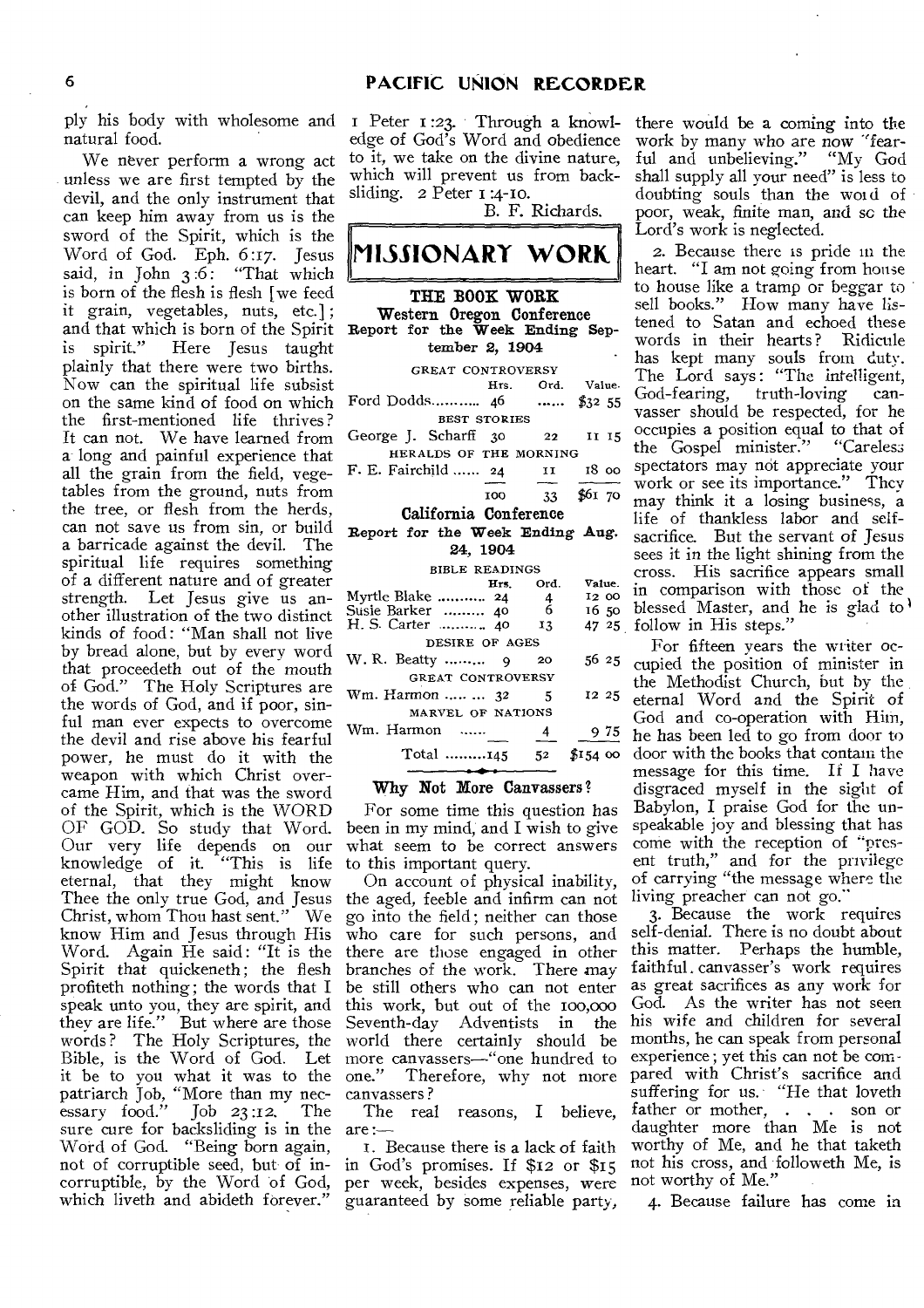the past. Some have seemed to make a failure even when they were faithful in their work. But many more have failed because they entered the work in a lazy, careless, lifeless manner. Three or four hours work a day brings failure to almost every person. Three things are necessary to success : First, to have a good business ; second, to know your business perfectly ; third, stick to it.

Dearly beloved in Christ, why not more canvassers? Let us put away our excuses and meet this question at once. 0, why not enter the harvest field now, and remain faithful workers "until He come"? Every day we lose is delaying the glad hour of Jesus' coming. Eternal interests are now at stake. Delays are dangerous. Come while you may. A rich reward awaits the overcomer.

G. H. Clark.

N. Adams, Mass.

#### A State Agent's Letter

There are only three ministers and one saloon-keeper and one professional gambler in this little town. The Lord has enabled me to place a copy of "Heralds of the Morning" in each of these person's homes. The Lord is moving wonderfully upon the hearts of the people in these last days.

One evening last week I canvassed a lady who wanted the book very much, but it was impossible for her to get it. She said her husband was well able to buy it, but that he was opposed to the Bible, all kinds of religious books, and churches of all denominations. I asked her if she would not like to have me call when he was at home and see if I could not sell him one of the books. She said, with tears in her eyes, that she would, but that he is so rough and cross she feared he would insult me. I told her I would risk that. So I called again about 6:30 P.M., and found the man sitting on the front porch. I introduced myself and my business, talking directly to the point regarding the books I was handling for about a minute before opening my grip. My customer became anxious to know

what I had, and upon taking my book from the grip, he reached for it, and never gave it back. In about ten minutes I bade him good evening, walking away with the money and leaving him reading the book. Friday the Lord gave me eleven orders for "Heralds of the Morning ;" total value of sales, \$18. I like "Heralds of the Morning" better every day I sell it. Although I have used this book a great deal

ever since it came out, I am of late getting more new points on selling it than I had never before dreamed of. I am studying it carefully again. May the Lord help us all to improve every day.

F. E. Fairchild.

The following is from a letter forwarded to us by Elder Ballenger :— "Albion F. Ballenger.

"Dear Sir: Your book, 'Power for Witnessing,' was lately loaned to me by a friend. I have enjoyed reading it so much, and feel it is such a splendid help, that I would like to have a copy for my library. I would like to know whether the hook is bound in cloth, and where it can be secured."

We have been glad to correspond with this lady, giving her the information desired and her name to the president of that conference. This is only one of many indications of the influence of our good<br>literature. H. H. Hall. H. H. Hall.

Living up to Love

"And ye don't drink any more, Jim?"

The question came as two workmen walked along together. "No."

"And ye don't talk as ye used to, either—dropped a lot of swearin' that used to come pretty handy. What's up ?"

"It's the wife and boy," answered Jim, half pleased, half embarrassed, that the change had been<br>noticed. "Ye see, the little one "Ye see, the little one was nothing but a baby when I went away, but he's gettin' to be a smart boy now. Lizzie believes in<br>me. And that boy, he really And that boy, he really thinks his dad is the best man in the world. I'd sort of like to have him keep on thinkin' so, that's all."

Trying to live up to some one's thought of him, some one's faith in him, was making his whole life higher and purer, as it has made many a life. It is an ignoble nature that is not at once humbled and uplifted at finding itself idealized by some loving heart. Almost unconsciously, we try to be what we are expected to be. And if this is true, what volumes it speaks in regard to thinking, hoping, expecting the best of those around us !—Selected.

#### Take Time

We are often in a hurry in our religious devotions. How much time do we spend in them daily? Can it not be easily reckoned in mirutes? Probably many of us would be discomposed by the arithmetical "stimate of our communion with God. It might reveal to us the secret of much of our apathy in prayer, because it might disclose how little we desire to be alone with God. We might learn from such a computation that Augustine's idea of prayer, as "the measure of love," is not very flattering to us. We do not grudge time given to a privilege which we love. . . . Who ever knew an eminently holy man who did not spend much of his time in prayer ? Did ever a man exhibit much of the spirit of prayer who did not devote much time to his closet? Whitefield says, "Whole days and weeks have I spent prostrate on the ground, in silent or vocal prayer." "Fall upon your knees and grow there," is the language of another, who knew whereof he affirmed. It has been said that no great work in literature or science was ever wrought by a man who did not love solitude. We may lay it down as an elemental principle of religion that no large growth in holiness was ever gained by one who did not take time to be often alone with God.—Phelps.

"The most dangerous foes are those which attack from within our own nation, our own household, our own hearts."

Control your temper, for if it does not obey you, it will govern you.—Horace.